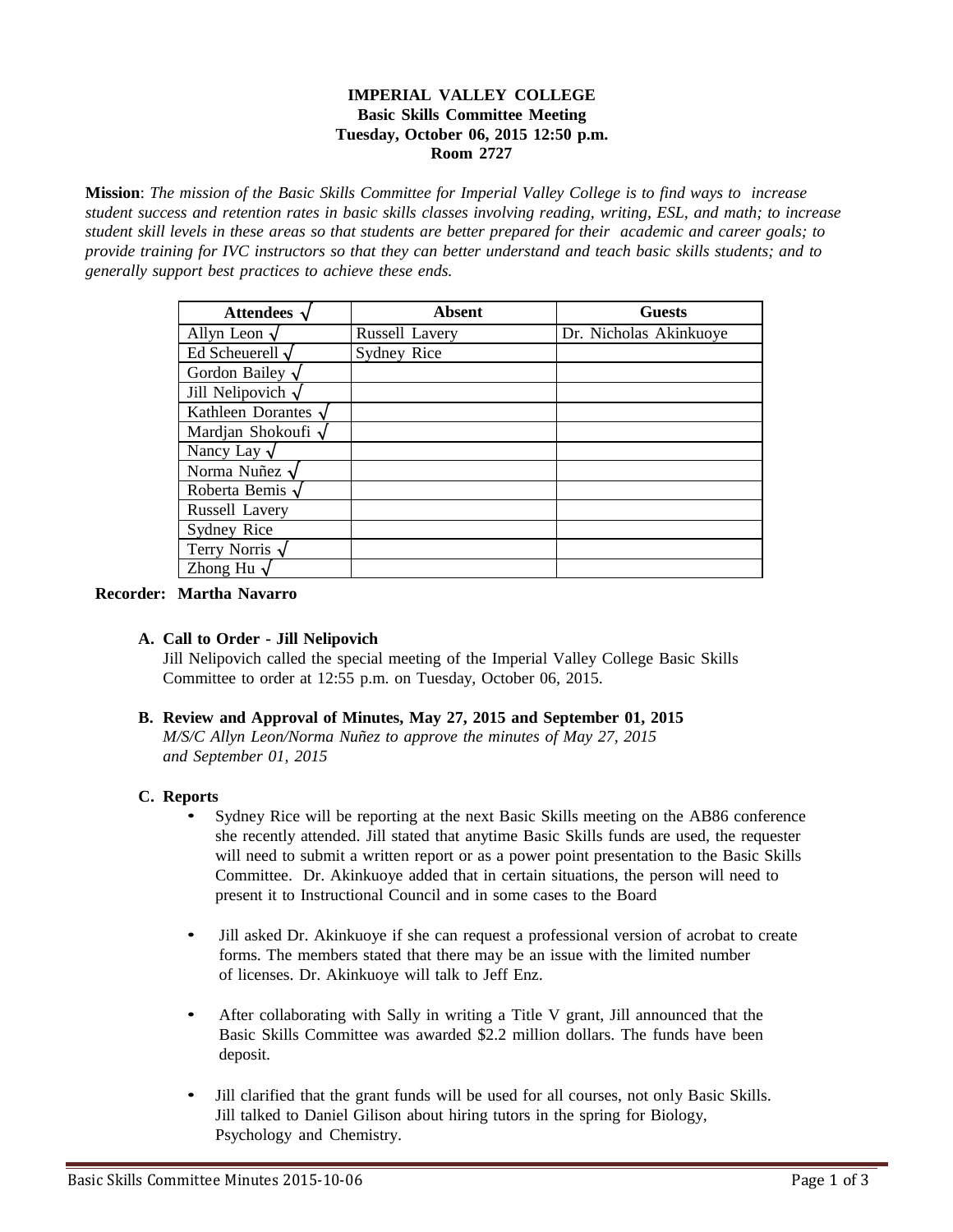- Jill stated that part of the grant funds is to purchase two new modules. They will be located near the 2900-3000 portables. That area is already wired for internet service. She added that the module cannot be used the first year for classroom purposes, only for Support Services to increase student success. The second modular will be utilized as a proctoring center. The committee briefly discussed restrictions, hours of operation and job positions. Jill hopes to have the module installed by April.
- Kathleen presented a certificate to Jill on behalf of the Basic Skills Committee for her collaboration in writing a successful Title V grant.

## **D. Update on Previous Discussion Items**

### **E. New Discussion**

a. NADE 2016 (March 2016) – Dorantes & Nelipovich

- Kathleen discussed the upcoming NADE conference that will take place in Anaheim on March 16, 2016 thru March 19, 2016
- The conference fee is \$325 plus \$60 for membership fees, which is required. The conference rate for a hotel room is \$189. Some of the members expressed interest in attending. Kathleen stated that it's an active conference with work while workshops. She added that it would be a good opportunity for everyone. Jill stated that these workshops are at college level. Norma asked if any workshops on Student Success or in the Student Services area will be offered. Jill responded that some of the workshop themes will be on closing achievement gaps, guidelines and proper placement.
- Dr. Akinkuoye briefly discussed the opportunity to have the college be certified by NADE.

#### **F. Action Items**

a. CALADE 2015 – Nelipovich

• Jill is requesting registration funds to supplement what NADE cannot pay to attend the CALADE 2015 conference.

### *M/S/C Mardjan Shokoufi/Allyn Leon approve Jill Nelipovich request to attend the CALADE 2015 Conference on October 07 for no more than \$225.63.*

- b. Basic Skills Coordinator Job Description
	- Jill asked the members to assist in creating a job description for the Basic Skills Coordinator. She clarified that it's not a replacement but to share responsibilities. Jill will start a draft and have the Basic Skills Committee members vote in November. After the vote, the position must be approve by Academic Senate before opening the position to all faculty.
- c. Basic Skills Committee Self-Evaluation Report
	- Jill briefly discussed the Self Evaluation Report. She will email the report to all members. She stated that there are \$40,000 left from the 2014-2015 funds and must be spent by June 30, 2015.

#### **G. Other**

- Dr. Nick stated that Ted Ceasar is looking for a CART Coordinator.
- Josue Verduzco and Zhong Hu will be attending the Learning Assistance Project workshop in San Diego on October 23, 2015. Registration is free. Josue and Zhong will only claim mileage.